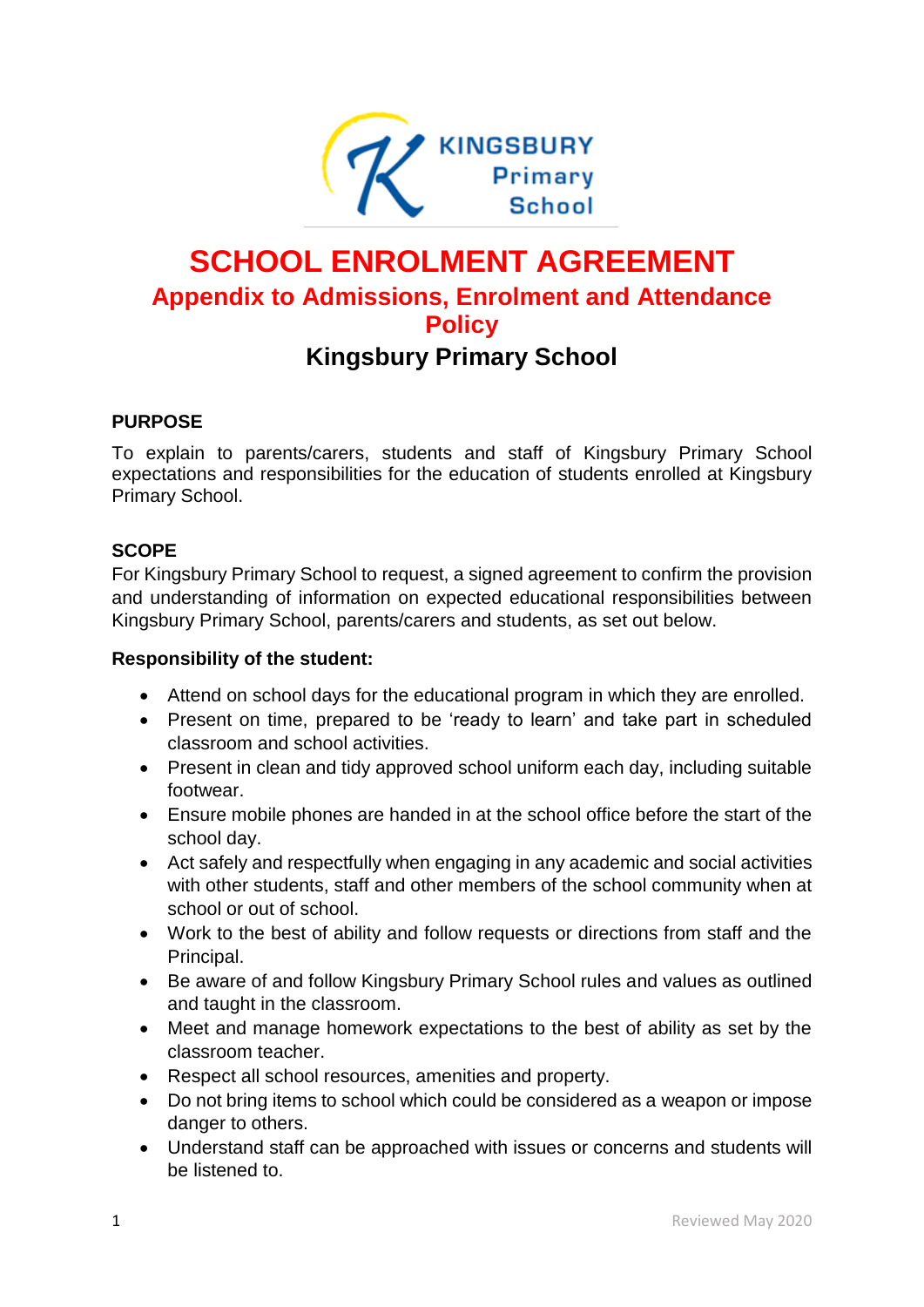## **Responsibility of the parents/carers:**

- Ensure your child attends school on school days for the educational program in which they are enrolled.
- Ensure notification of student absence and reason for same as soon as reasonably practicable, via Compass, phone call or email.
- Inform the school of any issues and/or conditions (including medical) that may affect your child's ability to learn and/or participate.
- Advise the school immediately of any changes to student details, this includes change of residence or parents/carers/emergency contact telephone numbers.
- Advise the Principal if your student is in the care of the State of Victoria.
- Support all school staff in their efforts to educate your child through supporting actions and decisions made to assist your child to achieve maturity, selfdiscipline and self-regulation.
- Attend meetings for your child and/or their cohort in relation to reporting and/or information sessions, where reasonably practical.
- Support your child by monitoring completion of homework tasks in line with Kingsbury Primary School's Homework Policy.
- Do not allow items to be brought school which could be considered as a weapon or impose danger to others.
- Ensure engagement with staff is carried out in a respectful manner.
- Do not use the school car park for pick-up or drop-off unless accessing the Out of School Hours Care program.

## **Responsibility of school staff:**

- Design and deliver a whole school curriculum plan.
- Design and implement academically challenging programs to further develop language, literacy and numeracy.
- Design and implement engaging and flexible learning experiences for individuals and groups.
- Create and maintain safe and supportive learning environments.
- Support student's personal development and participation within the Kingsbury Primary School community and wider society.
- Teach effectively, modelling and setting high standards in relation to work ethos and behaviour.
- Undertake professional development to improve teaching practise.
- Inform students and parents/carers of the curriculum overview to be taught each term.
- Monitor, review and correct homework tasks. See Homework Policy.
- Initiate contact with parents/carers in relation to issues and/or concerns about a student's schoolwork, behaviour, punctuality or attendance record; as soon as practicable.
- Clearly communicate Kingsbury Primary School's expectations in relation to Student Behaviour Plans and Dress Code Policy.
- Inform parents/carers of school based extra-curricular activities that their child may participate in.